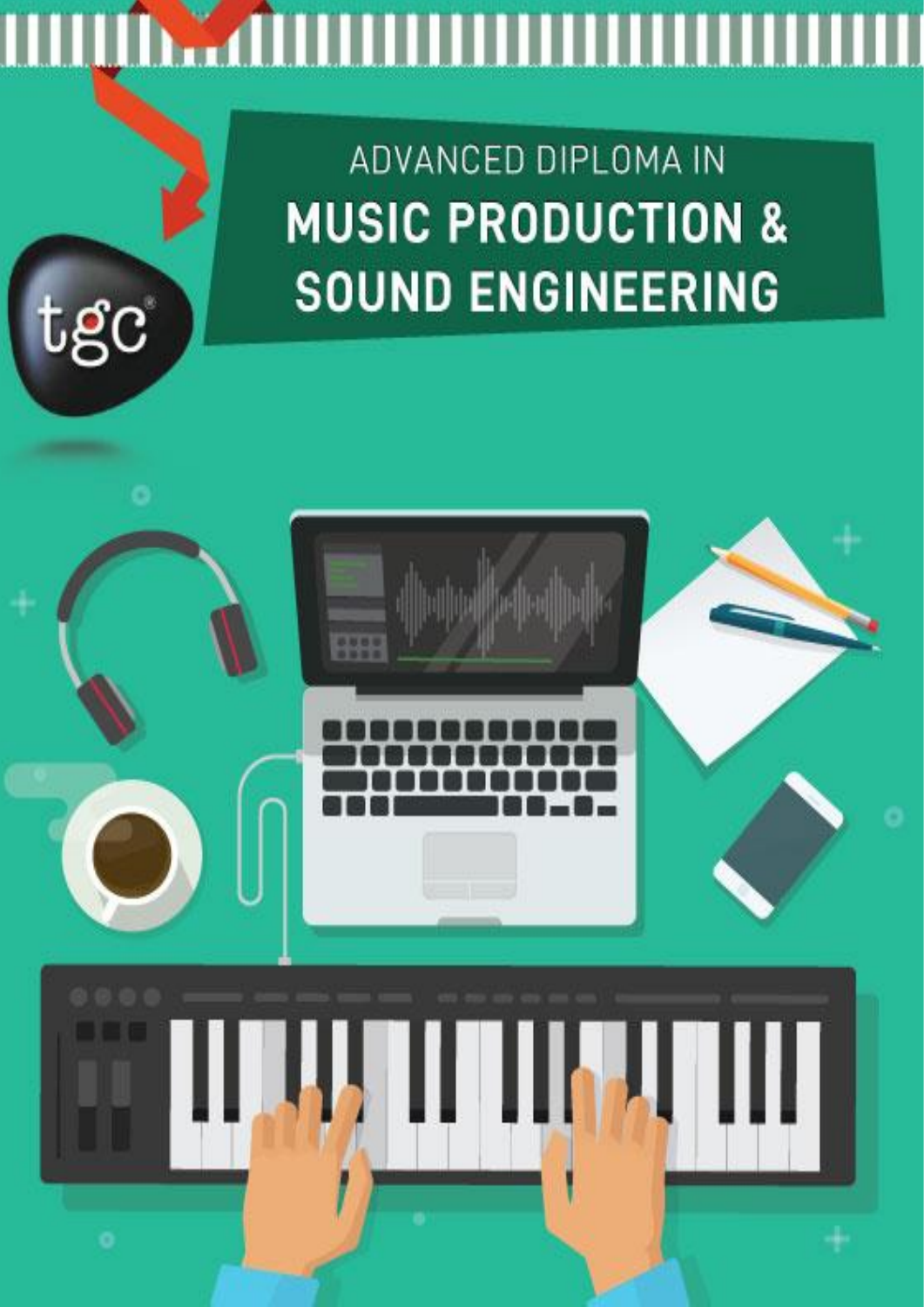|           | <b>Introduction to Desktop Production Tools</b>                                                        | (8 Session) |
|-----------|--------------------------------------------------------------------------------------------------------|-------------|
| $\bullet$ | <b>Music Production Process</b>                                                                        |             |
| $\bullet$ | <b>Creating Musical Ideas</b>                                                                          |             |
| $\bullet$ | <b>Listening and Analysis</b>                                                                          |             |
|           | Recording                                                                                              |             |
| $\bullet$ | Editing                                                                                                |             |
| $\bullet$ | Mixing                                                                                                 |             |
| $\bullet$ | Mastering                                                                                              |             |
| $\bullet$ | <b>Music Production Tools</b>                                                                          |             |
| $\bullet$ | Synthesizers                                                                                           |             |
| $\bullet$ | <b>MIDI Sequencers</b>                                                                                 |             |
|           | <b>Audio Recorders</b>                                                                                 |             |
| $\bullet$ | Processors                                                                                             |             |
| $\bullet$ | <b>Mixer</b>                                                                                           |             |
|           | <b>Signal Flow</b>                                                                                     |             |
| $\bullet$ | Analog Audio Signals and Connections                                                                   |             |
| $\bullet$ | <b>Digital Audio Signals and Connections</b>                                                           |             |
| $\bullet$ | <b>Signal Flow Between Devices</b>                                                                     |             |
| $\bullet$ | Setting Up a Virtual Studio                                                                            |             |
| $\bullet$ | <b>MIDI Signal Flow</b>                                                                                |             |
| $\bullet$ | <b>Studio Configuration</b>                                                                            |             |
|           | <b>Exam – Practical exam on doing a signal flow</b><br><b>Sound Theory and Acoustic Considerations</b> |             |
|           | Your Sound System                                                                                      |             |
| $\bullet$ | Sound Theory                                                                                           |             |
| $\bullet$ | Waves                                                                                                  |             |
| $\bullet$ | Amplitude                                                                                              |             |
| $\bullet$ | Phase                                                                                                  |             |
| $\bullet$ | Frequency and Wavelength                                                                               |             |
| $\bullet$ | Velocity                                                                                               |             |
|           | <b>Harmonic Content</b>                                                                                |             |
|           | <b>Acoustics</b>                                                                                       |             |
| $\bullet$ | Hearing                                                                                                |             |
|           | Analysing the Acoustic Space                                                                           |             |
|           | <b>Acoustic Treatment Options</b>                                                                      |             |
| $\bullet$ |                                                                                                        |             |
| $\bullet$ | <b>Project-Submitting an assignment on Sound Acoustics</b>                                             |             |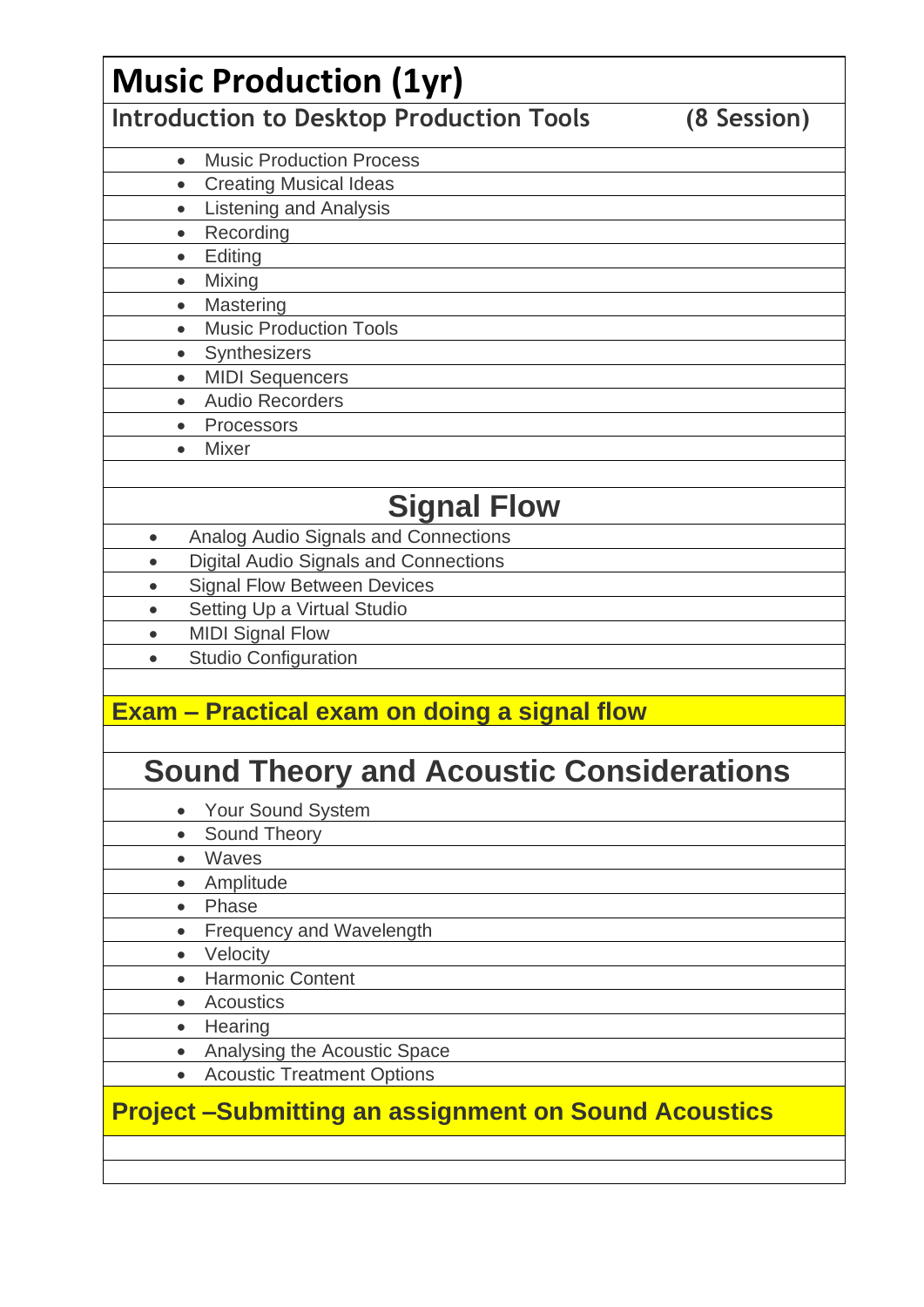## **StudioMicrophone (4 Session)** • Microphone: Style, Types, Sounds and Application • Microphone Placement **Project – Submit assignment for different types of mic StudioSoftware (8 Session)** • Digital Audio • Plug ins and uses • Inserts and Sends • Timing Correction • Tuning Possibilities • Recording **Project -Submit assignment for different types of DAW Music Theory (8 Session)** • Introduction and Chords I ; Major Scale Triads • Chords II ; Harmonizing in Thirds • Harmonizing ; Minor Scale • Introduction and Chords I ; Major Scale Triads • Chords II ; Harmonizing in Thirds **Project – Prepare chord charts & Circle of fifth Exam – Production Tools, Signal Flow, Sound Acoustics & Music Theory Electronic Music Synthesizers (4 session)** • What's a Synthesizer? • Properties of Sound • Pitch, Timbre, Loudness • Virtual Instruments • Digital Samplers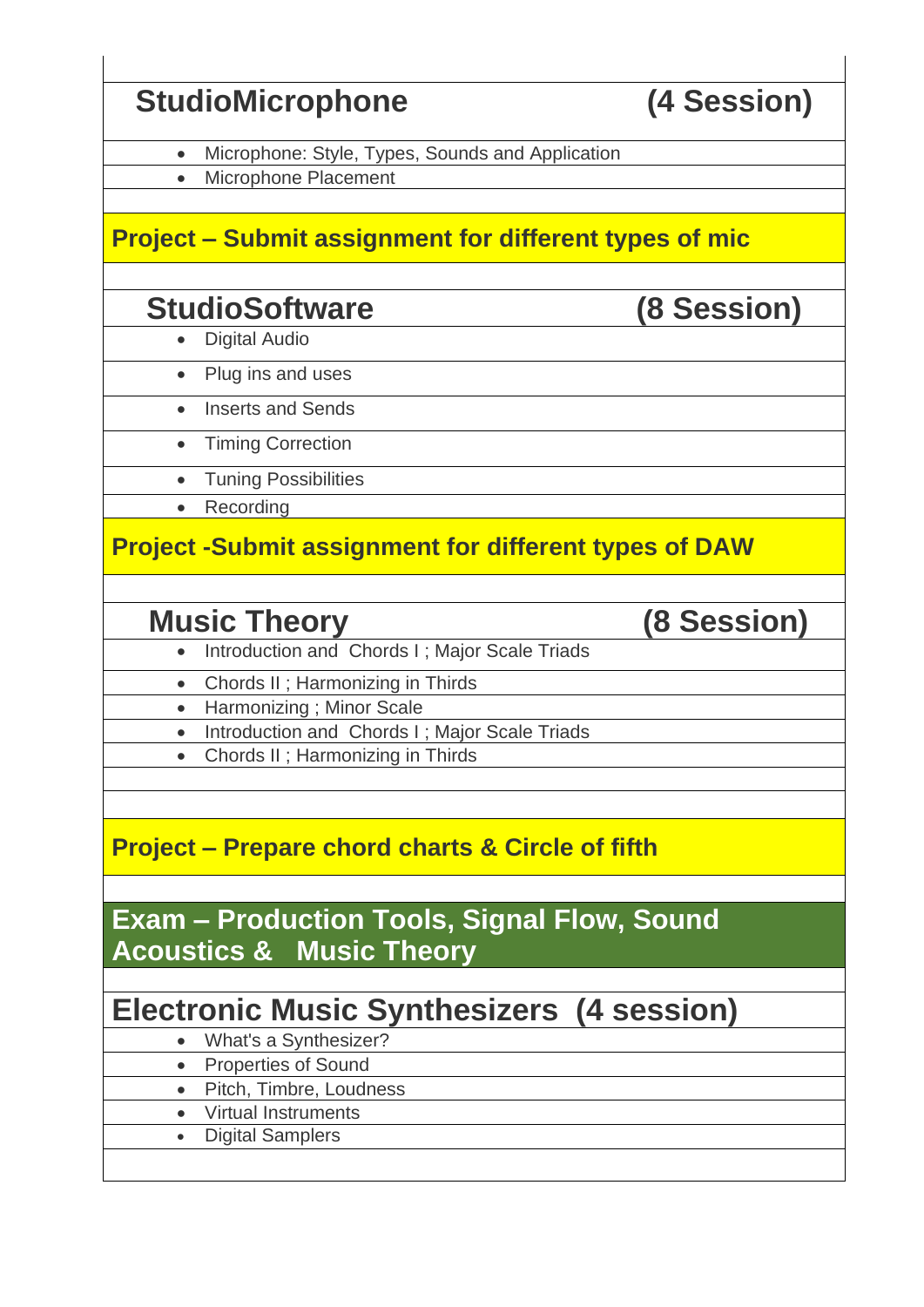#### **Project – Submitting assignment on different synth**

#### **MIDI Sequencing: Patterns and Recording (4 Session)**

• MIDI Messages

- Patterns in Music
- Creating Patterns
- Building an Arrangement from Patterns
- Playing Against a Drum Track
- Assignment: Reason Sequencing Project

#### **Editing MIDI Sequences (8 Session)**

- Editing MIDI Sequences
- Exploring Tempo, Key, Song Length, Velocity, Dynamics, Gate Time, Delay, Event-Level Editing
	- Fixing Mistakes
	- Correcting Timing
	- Correcting Durations
	- Correcting Dynamics
	- Editing Pitch
	- Cut/Copy/Paste Operations
	- Editing in the Arrange Window—The Logic Tools
	- MIDI Mixing and Automation

#### **Project –Prepare 4 different types of MIDI project in DAW**

**Exam – Practical exam on MIDI sequence, EMS, Recording & Sequencing**

### **Music Genres (4 Session)**

- Introduction to Genres
- EDM
- Rock/Pop
- Hip-Hop/Trap
- Bollywood/Punjabi

#### **Project – Create 2 different projects in 2 different genre**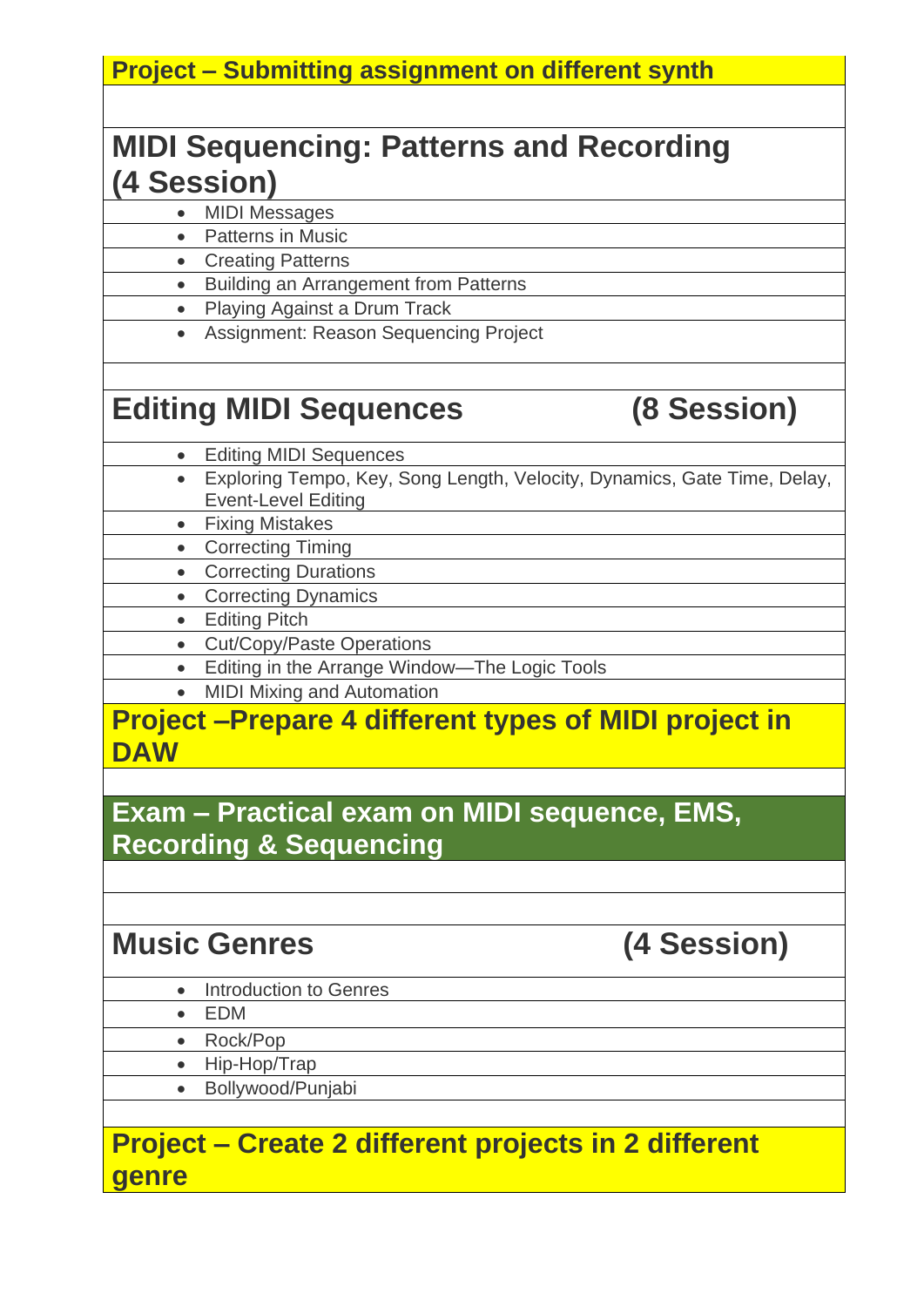### **Music Production Ideas (4 Session)**

- Music Genre
- Targeting Textures and Treatment for the Artist Sound
- Focusing Song and Artist Vision
- Understanding the Artist's Audience
- Listening and Analysing Comparable Artist

### **Project – Create An Original Composition**

#### **Song Treatment (8 Session)**

- Every Song is it's Own Entity
- Explaining and Developing Verse and Chorus Element's
- The Beauty of Repetitive Themes
- Developing Melody
	- Setting up the Chorus
	- The Breakdown
	- The Climactic ending

### **Project – Create An Original Melody**

#### **Instrumental Treatment (4 Session)**

- Focusing Feel of the Song
- Percussion Developing Drum feel for the song
- Keeping it simple
- Developing Hook lines Instrumentally

#### **Project – Create A Groove**

#### **Vocal Performance (4 Session)**

- Figuring out the best way to work with your artist
- Make sure you understand the Lyrics and meaning of the song and your input into
- Vocal Production techniques ; doubling, layering, time based effects, compression, tuning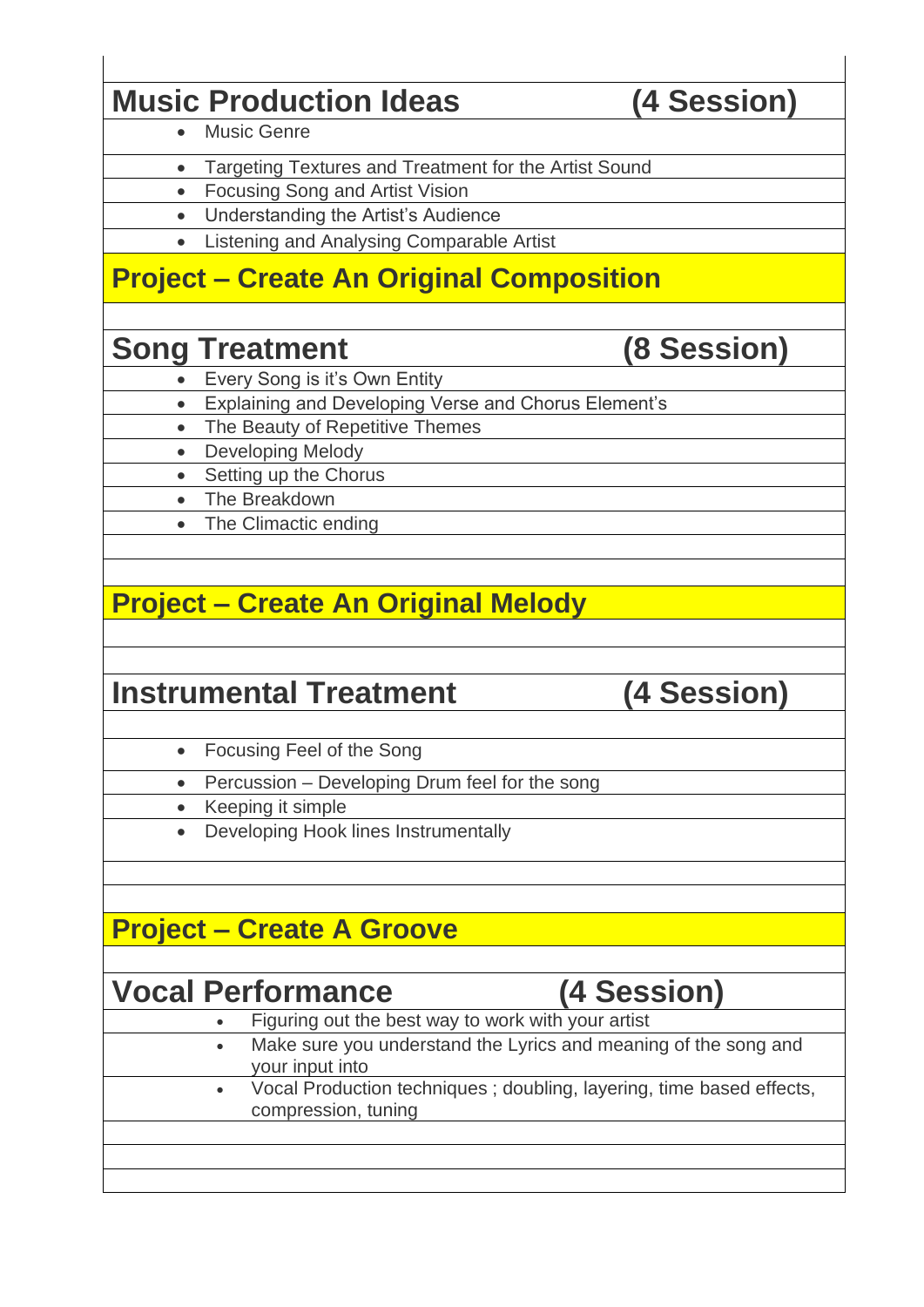#### **Project – Recording Your Own Vocals**

#### **Song Structure & Sample Layering (12 Session)**

- Arrangement Structure
- Instrumentation and Important Instruments in a Genre
- Sample Selection based on your Genre
- Layering Samples based on your Genre
- Layering Samples and Synth sounds
- FX placement
	- Automation Filters, Pitch, Time etc
	- Building your own FX
	- Music secrets to help you make melodies easily

### **Project –Arranging the Whole Track**

#### Putting it All Together (8 Session)

- Fundamentals of Building Great Sounds for the Core Instruments
- **Establishing the Foundation**
- Using Dynamics and Effects Appropriately
- Establishing a Baseline Volume and Keeping It There

### **Project –Completing and Submitting the Whole song**

**Remix A Song (16 Session)**

- Find the BPM & key of the original song
- Give it your own sound
- Create a tentative game plan
- Get Creative & Experiment

### **Project – Creating 2 remix of your own**

**Introduction to Film Score (8 Session)**

Diegetic Sound

• Non- Diegetic Sound

**Film Soundtrack (12 Session)**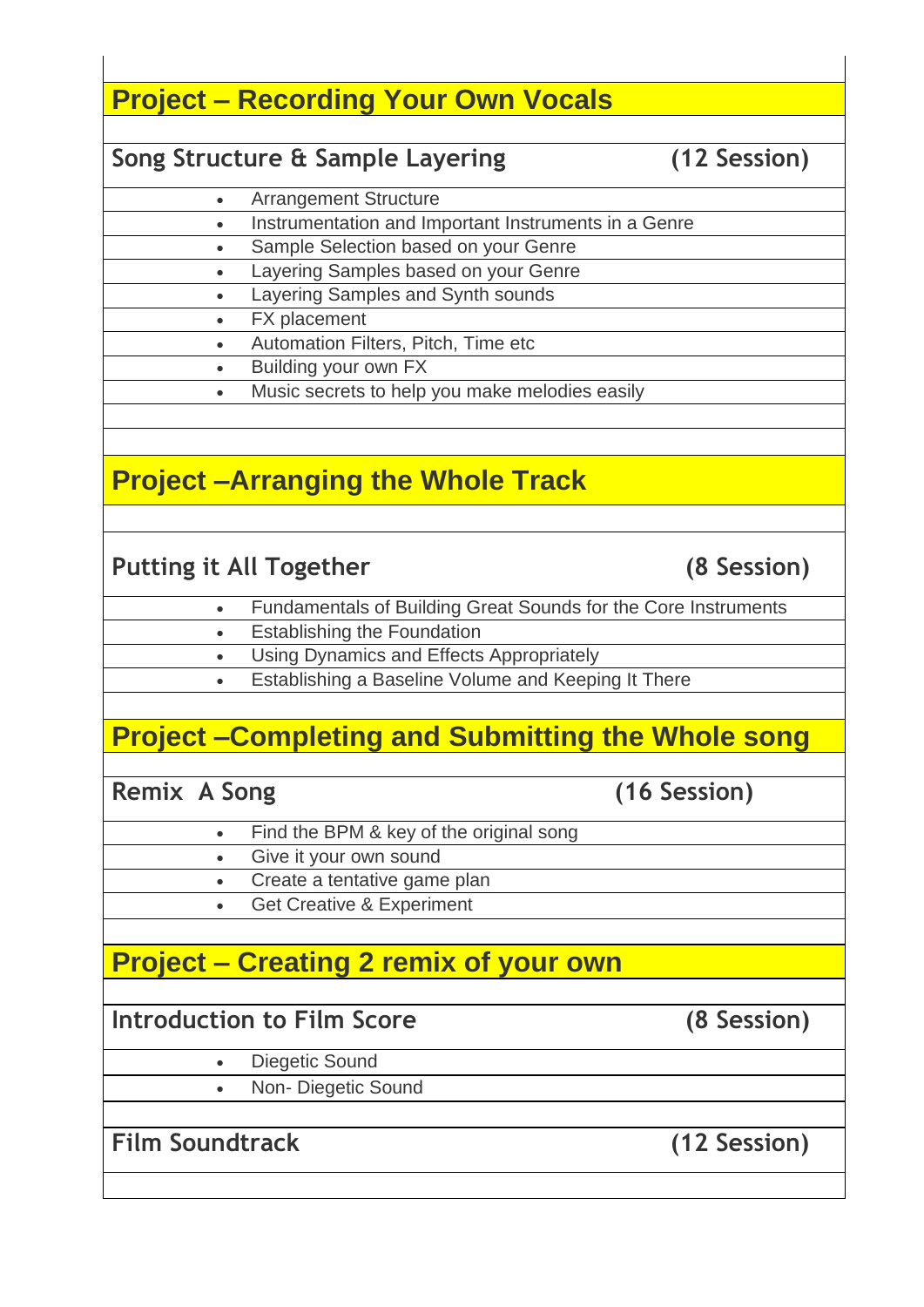| $\bullet$ | <b>Human Voices</b>                                |              |
|-----------|----------------------------------------------------|--------------|
| $\bullet$ | <b>Music</b>                                       |              |
| $\bullet$ | Orchestral arrangement                             |              |
| $\bullet$ | Foley                                              |              |
| $\bullet$ | Sound Effects SFX                                  |              |
|           | <b>Project – Creating An Original Film Score</b>   |              |
|           | <b>Game Audio Soundtrack</b>                       | (8 Session)  |
| $\bullet$ | <b>Sound Effects SFX</b>                           |              |
| $\bullet$ | Foley                                              |              |
|           | <b>Background Music</b>                            |              |
| $\bullet$ |                                                    |              |
|           | <b>Project – Creating A Soundtrack for Game</b>    |              |
|           |                                                    |              |
| Mixing    |                                                    |              |
|           | <b>Effects Processing (Part 1)</b>                 | (16 Session) |
| $\bullet$ | Intro: The Environment                             |              |
| $\bullet$ | <b>Insert Effects</b>                              |              |
| $\bullet$ | Aux Send and Return Effects Reverb Send and Return |              |
| $\bullet$ | Overview of Effects Types                          |              |
| $\bullet$ | <b>Spectrum Processing: Filters</b>                |              |
| $\bullet$ | Equalizer                                          |              |
| $\bullet$ | Different types of EQ                              |              |
|           | Mix Practice--Adding EQ and Reverb                 |              |
|           |                                                    |              |
|           |                                                    |              |
|           | <b>Project -Mixing 2 Tracks</b>                    |              |
|           |                                                    |              |
|           | <b>Effects Processing (Part 2)</b>                 | (12 Session) |
| $\bullet$ | <b>Dynamics Processing</b>                         |              |
| $\bullet$ | All About Compression                              |              |
| $\bullet$ | <b>Compressing the Bass Track</b>                  |              |
| $\bullet$ | Gating                                             |              |
|           | <b>Time-Based Effects</b>                          |              |
| $\bullet$ | The Delay Family                                   |              |
| $\bullet$ | Doubling/Flanging/Chorus                           |              |
| $\bullet$ | Reverb                                             |              |